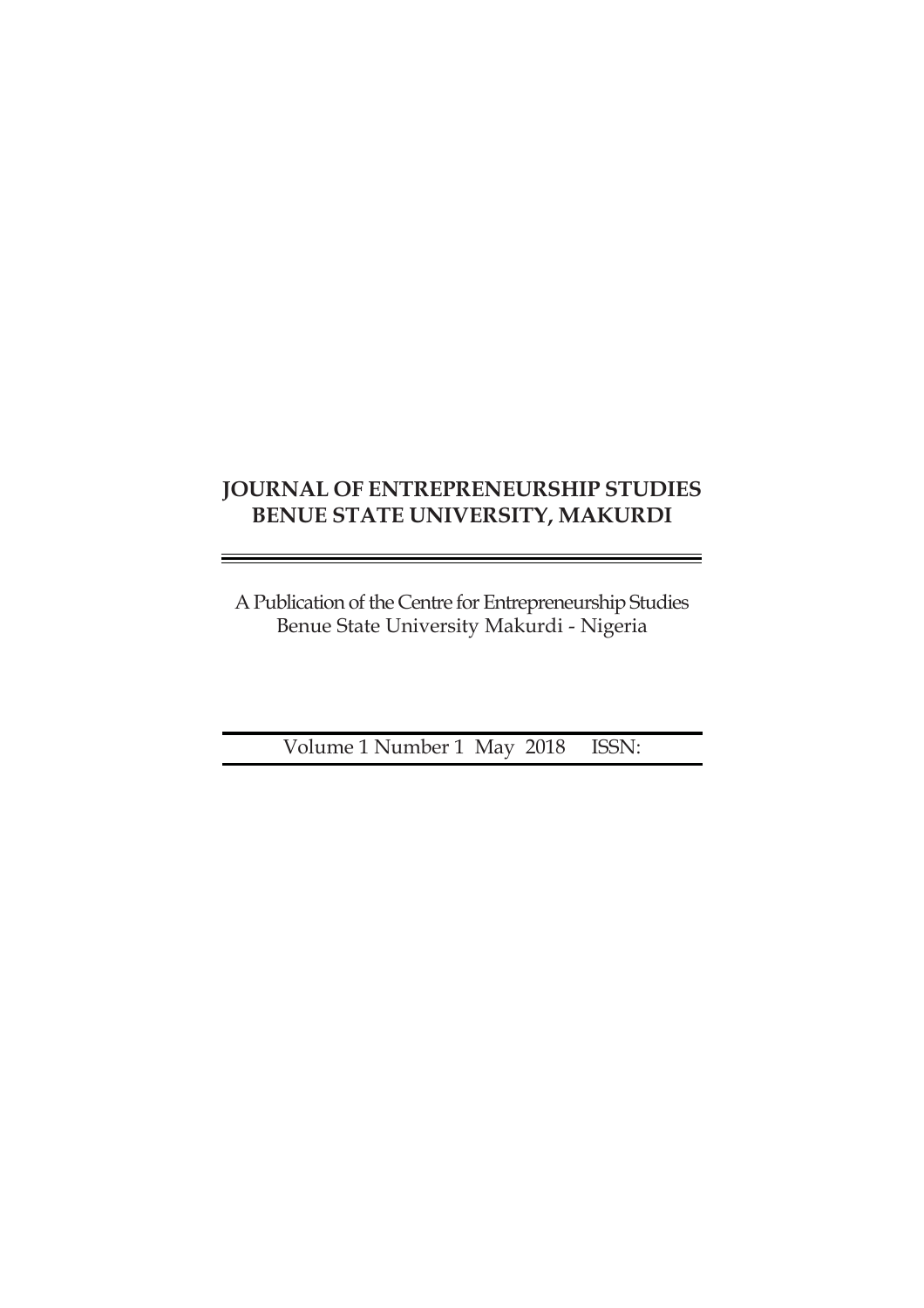# **EDITORIAL BOARD**

*Editor-In-Chief* **Professor Leonard O. Ottih** Professor of Entrepreneurship and Strategic Management, College of Management Sciences, Federal University of Agriculture, Makurdi, Nigeria.

*Managing Editor* **Dr Timothy, T. Alabar** Associate Professor of Marketing, Department of Business Management, Benue State University, Makurdi.

*Associate Editors* **Prof. S.T. Kpelai** Professor of Entrepreneurship, Department of Business Administration, University of

**Prof. S.A. Aruwa** Professor of Accounting, Nasarawa State University, Keffi.

**Prof. K.I. Dan-Dago** Professor of Accounting, Bayero University, Kano State.

**Prof. L.M. Nyitse** Professor of English/Literature, Benue State University, Makurdi.

**Dr J.K. Achua** Associate Professor of Accounting and Principal Analyst, Central Bank of Nigeria

**Dr B. Labe** Head of Department, Vocational Technology Benue State University, Makurdi

Agriculture, Makurdi, Benue State. Faculty of Management Sciences, *Editorial Secretary* **Dr Ochugudu, A.I**. Department of Business Management, Benue State University, Makurdi.



# **JOURNAL OF ENTREPRENEURSHIP STUDIES BENUE STATE UNIVERSITY, MAKURDI**

A Publication of the Centre for Entrepreneurship Studies Benue State University Makurdi - Nigeria

Volume 1 Number 1 May 2018 ISSN:

ii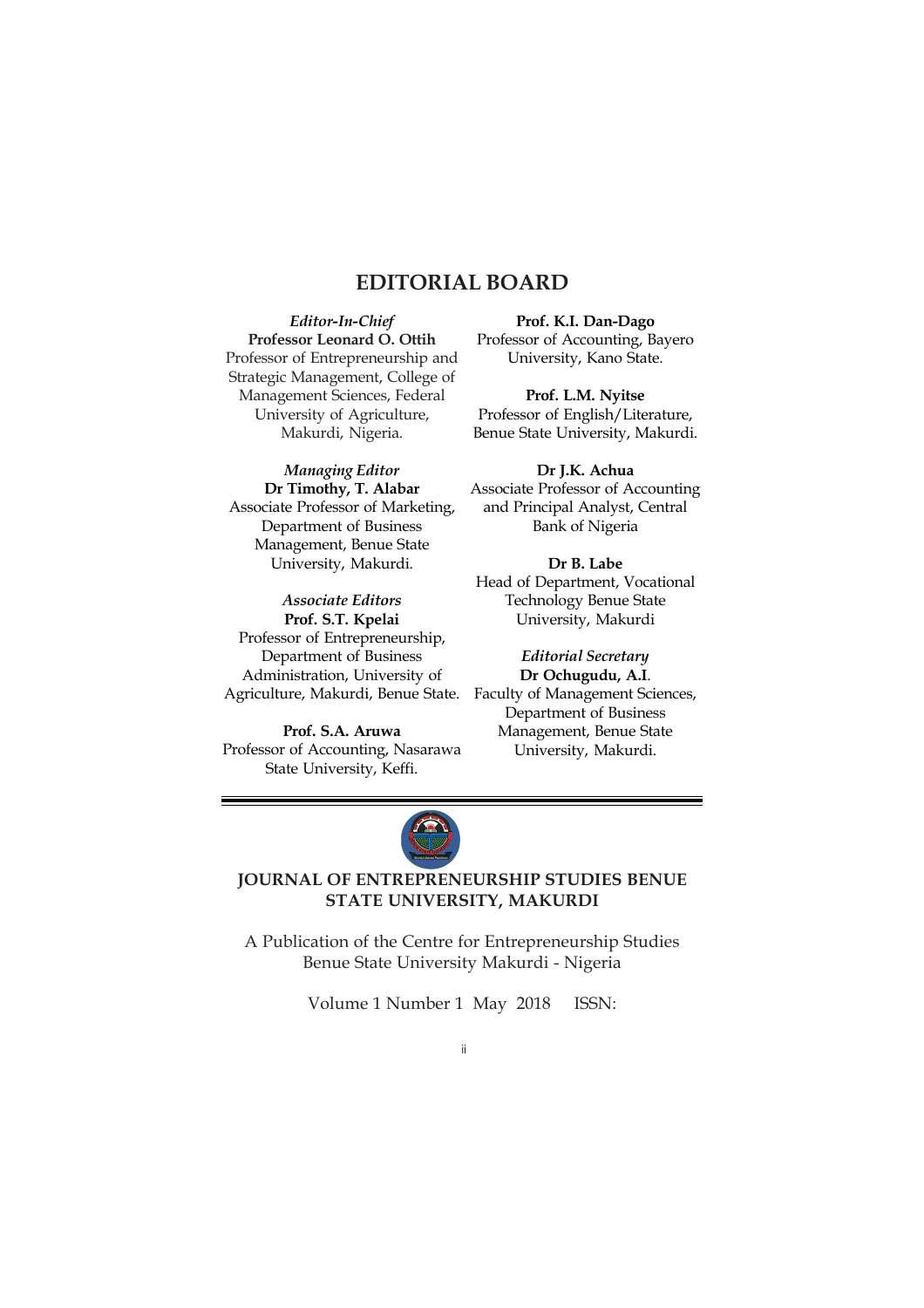## **GUIDELINES OF OPERATION**

## **Brief Profile of Journal of Entrepreneurship Studies (JES) Benue State University, Makurdi**

The Journal of Entrepreneurship Studies (JES) Benue State University, Makurdi is housed in the Centre for Entrepreneurship Studies, Benue State University, Makurdi, Benue State-Nigeria. The idea to establish the journal was conceived by members of the Board of Centre for Entrepreneurship Studies, Benue State University on the 11<sup>th</sup> of November, 2015 in a Board Meeting presided over by Dr Timothy T. Alabar. A 5 man committee under the chairmanship of Dr Mrs Aliegba Becky was constituted and mandated to set out the template for the takeoff on the Centre Journal. The Committee submitted their report on the 30th<sup>th</sup> of March, 2016 with a suggested name of the journal, the structure, membership of the Board and the generaol modus operandi for a successful takeoff of the journal. The report of the committee which has Dr T.T. Alabar as the managing editor and Dr A.I. Ochugudu as the editorial secretary was adopted by the Board. Also, the ratification of the decision of the journal committee by the Board formally gave birth to JES on the  $15<sup>th</sup>$  of April, 2016. The intention to float the journal was borne out of the need to provide a scholarly platform for academic debate and for the promotion of knowledge both locally and internationally in the field of entrepreneurship.

#### **Editorial Policy**

Journal of Entrepreneurship Studies Benue State University, Makurdi is published bi-annually. The journal focuses on publishing scholarly and well-researched articles comprising theoretical and empirical works in the field of Entrepreneurship finance, micro finance, financing of SMEs, foreign direct investment and funding of small scale business in Nigeria, infrastructural financing, financial management practices in public sector, finances for growing businesses, new venture financing, informal sources of finance for SMEs, challenges of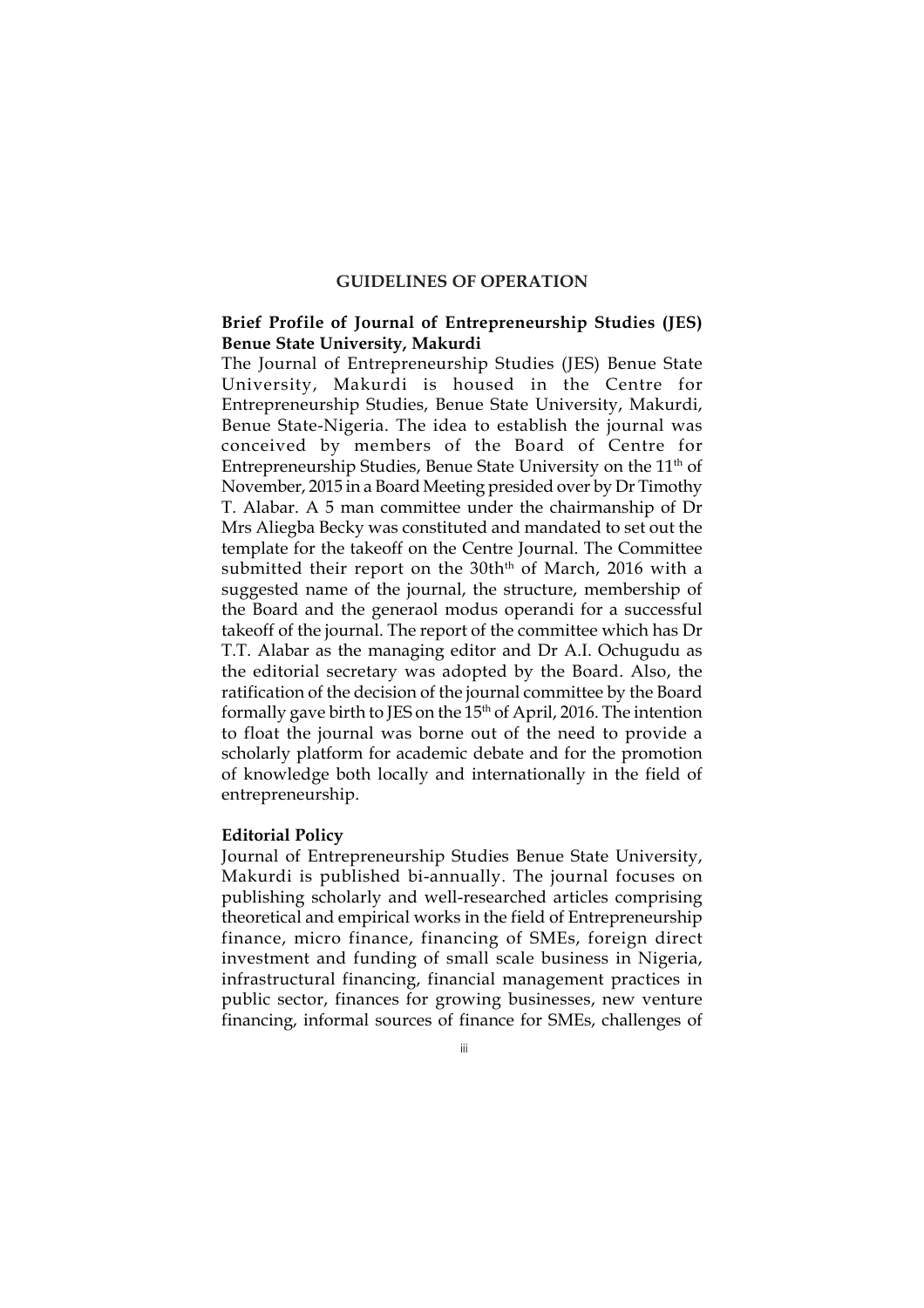entrepreneurial endeavours in Nigeria, boosting entrepreneurship in developing countries, financing mix in emerging market, developing and sustaining entrepreneurship culture and mainstreaming entrepreneurship profession among others. Also, critical literature reviews, book reviews and other research results in related fields may be considered for publication in special editions as may be determined by the editorial board from time to time.

# **Submission of Articles**

- a. Only original manuscripts that have not been published or not under active consideration for publication in other journals can be considered for publication in this journal.
- b. Manuscripts to be considered for publication in this journal cannot exceed 20 pages on A4 size paper, typed double line spacing with 12 font **New Times Roman** (this is inclusive of tables, charts, graphs, appendixes and references).
- c. The in-text referencing format accepted for this journal is the current APA style.
- d. Every article must be accompanied with an abstract of not more than 150 words. The title of the work must be specified at the top.
- e. The title page must include the title of the article, name of the author, organisational or institutional affiliation, full mailing address, e-mail, and a valid phone number.
- f. Biographical information of contributors shall be provided on a separate sheet accompanying the paper.

#### **Publication Fee**

The publication fee shall be in two parts viz: assessment fee and pagination fee.

√ *Assessment Fee:* Submission of every article must be accompanied with a non-refundable fee of five thousand naira (N5000=) only as an assessment fee. This is subject to review from time to time as may be deemed necessary by the editorial board.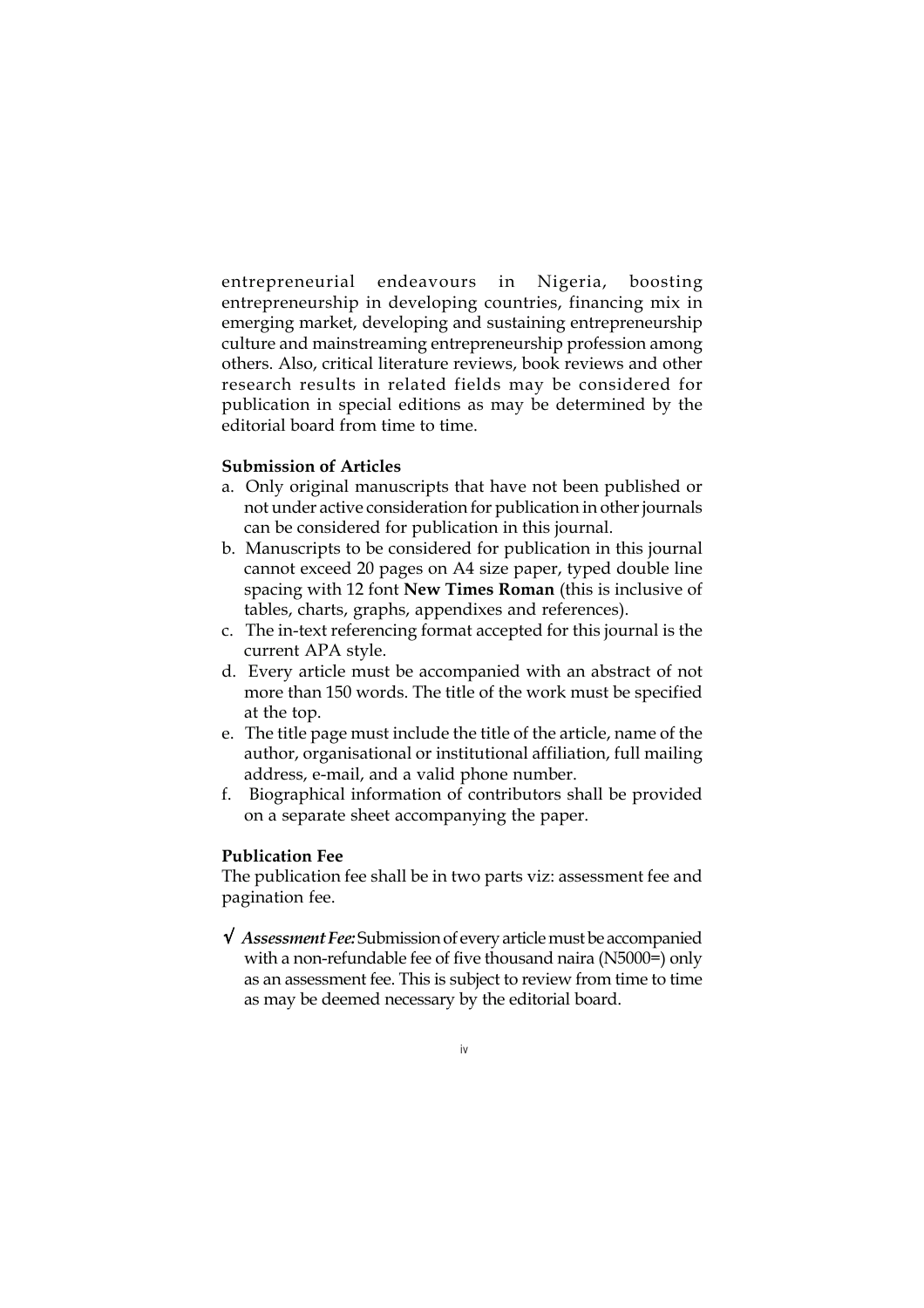√ *Pagination Fee:* Upon acceptance of an article for publication after peer review, contributors shall pay a pagination fee of twenty five thousand naira (25,000=) only per each article to cover the cost of printing and other logistics. This is also subject to review from time to time as may be deemed necessary by the editorial board.

**Note:** All payments must be made through the designated bank accounts of the journal for purposes of accountability and documentation.

## **Signatories**

The managing editor as the chairman and the editorial secretary shall be the sole signatories to the account of the journal. They shall from time to time as may be required by the board, present a financial statement of their stewardship and seek approval of the Board on any major decision to be taken.

They shall oversee the day to day affairs of the journal and report to the Board any major challenges encountered in the course of running the journal that may require the collective decision of all board members.

v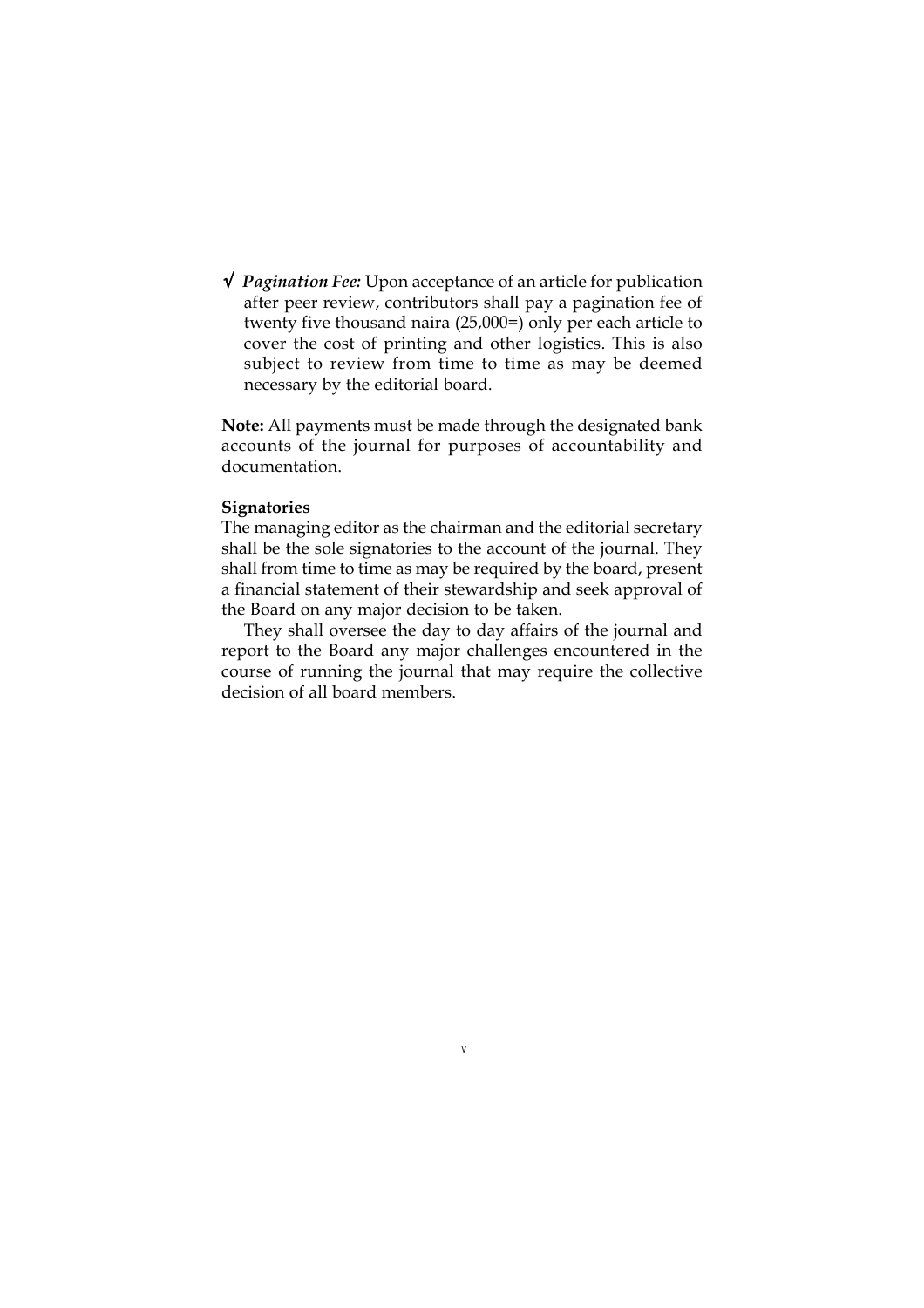# **TABLE OF CONTENTS**

| Editorial Board                                                                                                                                                           | ii  |
|---------------------------------------------------------------------------------------------------------------------------------------------------------------------------|-----|
| Guidelines of Operation                                                                                                                                                   | iii |
| <b>Table of Contents</b>                                                                                                                                                  | vi  |
| The Effect of Corporate Donations and Employee<br>Relations' on Earnings per Share of Listed Consumer<br>Goods Manufacturing Companies in Nigeria<br>Paul Aondona Angahar | 1   |
| Ethnicity and Entrepreneurial Inclinations: An<br>Exploratory Study of Tiv of North Central Nigeria<br>Clement C.M. Ajekwe and Adzor Ibiamke                              | 20  |
| Women Entrepreneurs and Poverty Reduction<br>in Benue State                                                                                                               |     |
| Tyonande Iorwuese, Timothy T. Alabar<br>and Asenge Emmanuel Lubem                                                                                                         | 46  |
| Innovation: A Literature Review                                                                                                                                           |     |
| Bemaa, Terkura Titus                                                                                                                                                      | 66  |
| The Big Five Personality Traits as Determinants of<br>Job Performance Behavior in Business Organisations<br>Joseph Teryima Sev                                            | 89  |
| Interrogating the Hypothesis of Achieving<br>Self Sustenance through Youths Entrepreneurship<br>in Nigeria                                                                |     |
| Ochugudu, Achoda Ipuele, Abubakar Sadiq<br>Suleiman and Kajo, A. Emmanuel                                                                                                 | 135 |
| Developing Small and Medium Scale Enterprises<br>(SMEs as Imperative For Sustainable Development<br>in Nigeria: The Role of the Government                                |     |
| Innocent Felix Idoko and Susan Peter Teru                                                                                                                                 | 156 |

vi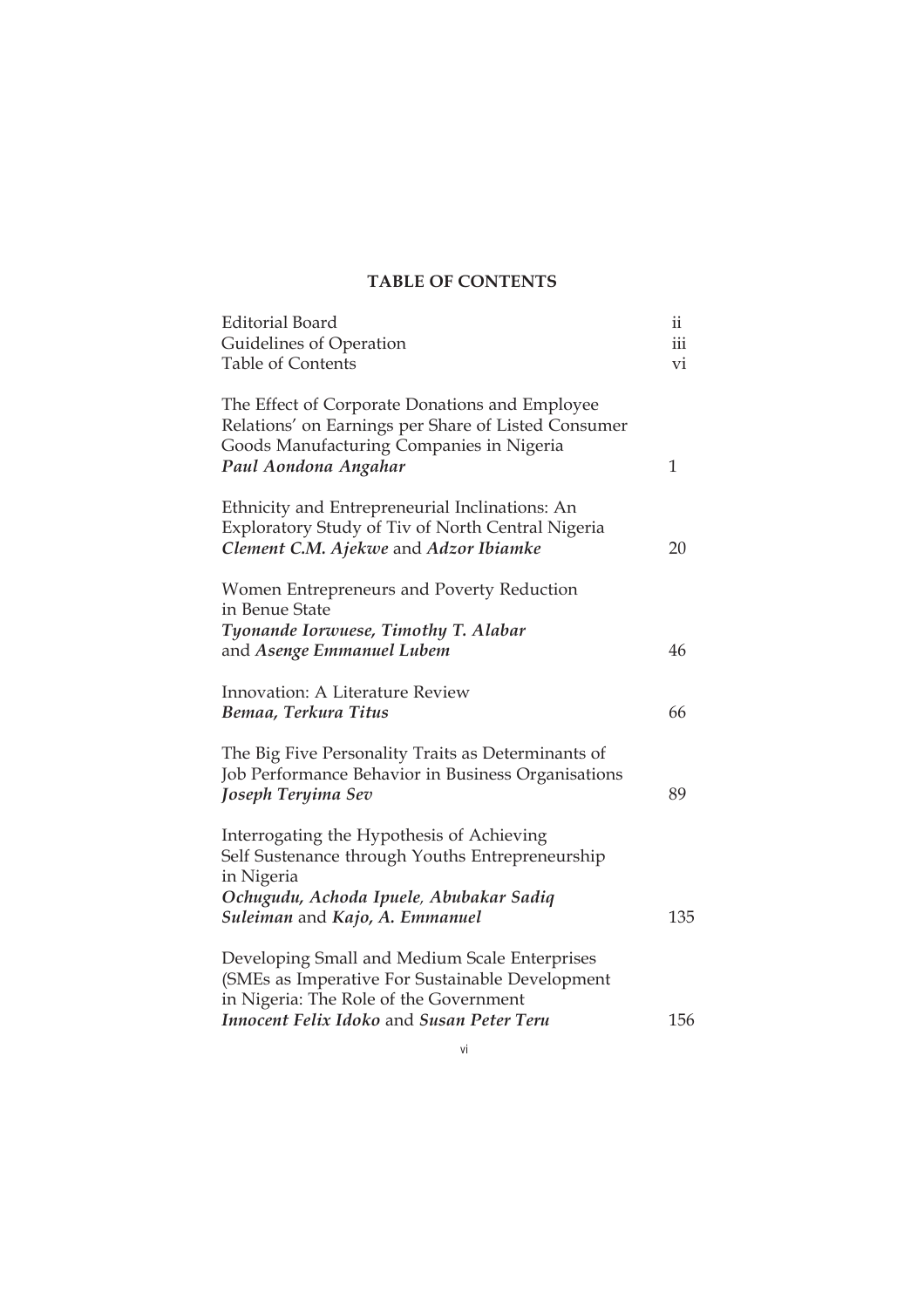| Selling Strategies for Entrepreneurs in an Emerging<br>Society: An Exploratory Perspective<br><b>Timothy T. Alabar</b>                                              | 174 |
|---------------------------------------------------------------------------------------------------------------------------------------------------------------------|-----|
| Key Success Factors (KSF's) as Determinants<br>of Firms Competitive Success in Brewing Industry<br>in Nigeria                                                       |     |
| Joseph Teryima Sev                                                                                                                                                  | 199 |
| Effect of Audit Quality on the Firm Value of Listed<br>Companies in Nigeria: A Review of Literature                                                                 |     |
| Paul Aondona Angahar and Patience Ote Ola                                                                                                                           | 221 |
| Entrepreneurial Marketing Practices and Performance of<br>Public Enterprises in Nigeria: A Study of Benue State<br>Hanmaikyur T. John and Diaka-Tingir Hembadoon S. | 246 |
| Effect of Human Resource Accounting on Firms' Value                                                                                                                 |     |
| in Nigeria<br>Nwarogu, Innocent Augustine, Ojimadu Paschal<br>and Okorie, Jennifer. N                                                                               | 272 |
| Effect of Tax Shield on the Profitability of Firms<br>in Nigeria                                                                                                    |     |
| Nwarogu, Innocent Augustine, Alozie Christopher<br>and Iormbagah, Aondohemba Jacob                                                                                  | 286 |
| Impact of Intellectual Capital on Small Scale Business<br>Performance in Makurdi Metropolis, Benue State<br>DinnahNgovendaWombo, Hembadoon Diaka                    | 302 |
| and Collins, C. Chinda                                                                                                                                              |     |
| Developing Innovation by Entrepreneurs for Business<br>Success: A Service Delivery Perspective                                                                      |     |
| Timothy T. Alabar and Iorwuese Tyonande                                                                                                                             | 320 |

vii